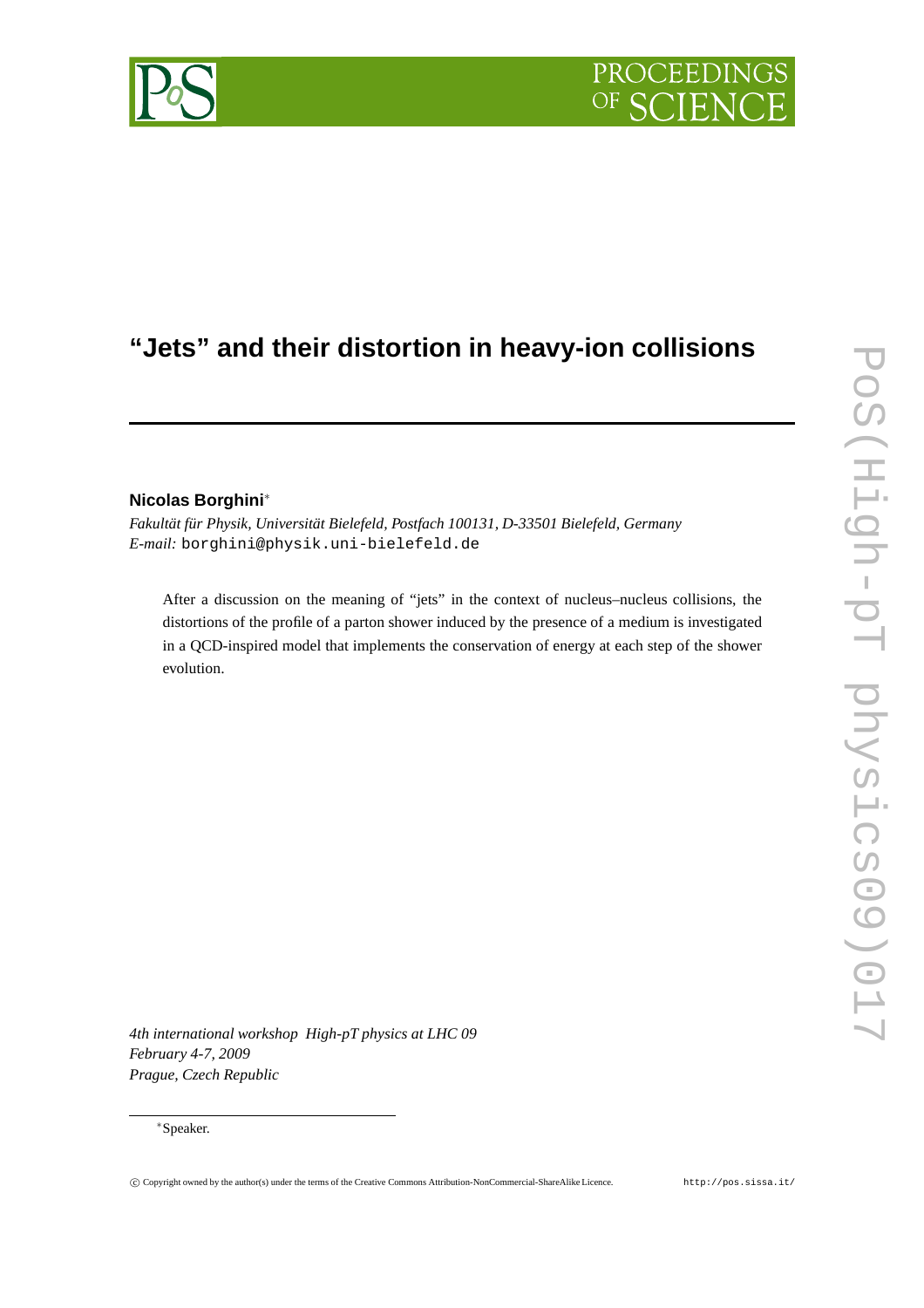The large amount of data already registered in heavy-ion collisions at RHIC and the prospect of an extended kinematical reach at the LHC are shifting the focus of studies of particles with high transverse momenta. While single-particle inclusive distributions of identified hadrons were at first the main topic of interest, attempts are now being made at evidencing structures involving several particles  $[1-3]$ , using techniques  $[4]$  primarily developed to identify jets in hadronic collisions. The purpose of these endeavors is to perform "jet physics" in nucleus–nucleus collisions, measuring for instance the medium-induced modification of fragmentation functions of partons into hadrons.

This necessitates in parallel the development of theoretical and/or phenomenological models, which would help relate the measurements to properties of the medium created in the collisions of heavy ions at high energies. A step towards such a theoretical approach will be addressed in Section 2, in which the possible distortions of a parton shower are studied within a QCD-inspired model. Before that, I shall stress in Section 1 the implicit ideas and assumptions that underly the philosophy of studying "jets" in heavy-ion collisions, as well as some of the biases that enter their modeling.

### **1. On "jets" in a medium**

Collisions of heavy nuclei at ultrarelativistic energies result in a high multiplicity of emitted particles. This trivial statement naturally means that trying to identify experimentally jet-like structure is a daunting task, since the "underlying event"—which to a very good extent can be reliably accounted for in proton-(anti)proton collisions [4]—now contributes so much to the signal in the detectors, that even its fluctuations might mimick some local excess of energy-momentum flow.

The high-multiplicity environment also implies fundamental difficulties on the modeling side, some of which I wish to spell out here. In that view, let me first recall the salient features of the description of jets "in vacuum" (i.e., as produced in  $e^+e^-$  or pp/p $\bar{p}$  collisions) within the modified leading logarithmic approximation (MLLA) of perturbative QCD [5, 6].

Let *E* and  $\Theta_0$  be the jet energy and opening angle, and for any jet particle with energy  $k_0$  and momentum  $k_{\perp}$  transverse to the direction of the energy flow ("jet axis") let

$$
\ell \equiv \ln \frac{E}{k_0} = \ln \frac{1}{x}, \quad y \equiv \ln \frac{k_\perp}{Q_0}, \tag{1.1}
$$

where  $Q_0$  is some infrared cutoff parameter and  $k_1 \geq Q_0$ . To double logarithmic accuracy in  $\ell$  and single logarithmic accuracy in *y*, the soft partons emitted in the jet evolution interfere destructively in some regions of phase space. This *color coherence* effect results in the simple interpretation of the parton shower evolution in terms of a probabilistic cascade in which the successive parton branchings, governed by the leading-order Altarelli–Parisi splitting functions, are independent and satisfy angular ordering [5, 6]. As was quickly realized [7], this probabilistic view allows the implementation of jet evolution in a Monte-Carlo simulation. Additionally, one can compute analytically within MLLA or even including next-to-MLLA corrections the inclusive longitudinal [6] and transverse [8] distributions of hadrons within a jet—or rather, the parton distributions, which are then mapped onto hadrons using the local parton-hadron duality (LPHD) hypothesis—, leading to a satisfactory agreement with experimental data.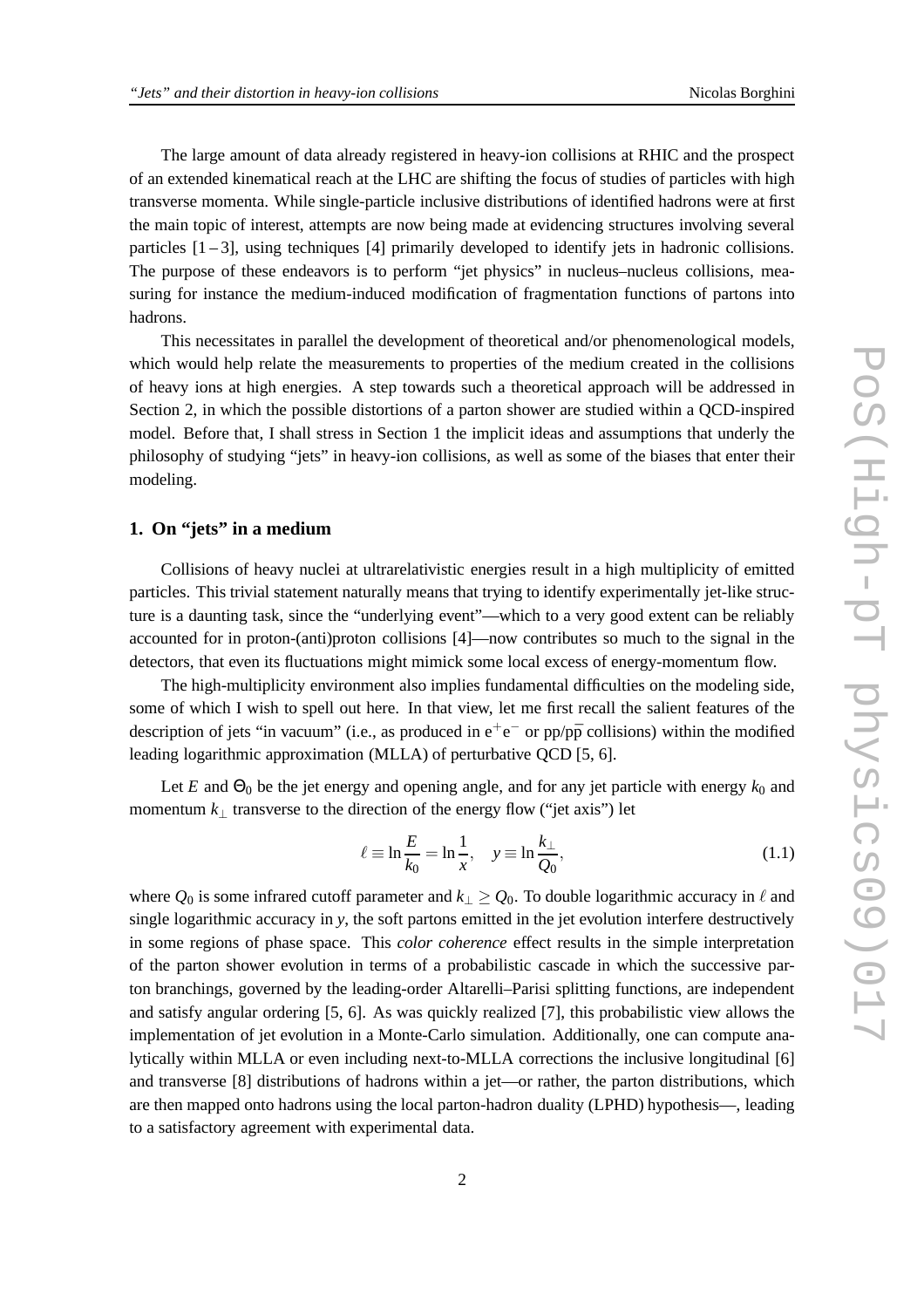Last but not least, the nice description within (N)MLLA of the characteristics of jets measured in elementary-particle collisions ultimately relies on two implicit yet essential premises:

- first, that one can define a jet in a way that is manageable and stable both experimentally and theoretically [9, 10];
- second, that the object thus specified can be "isolated" from its environment—be it the underlying event in a hadronic collision, or the other jet(s) in events with at least two jets—, so that the properties which are attributed to the jet are actually intrinsic to it. This requirement restricts the range of characteristics that can meaningfully be assigned to a jet [6].

Turning now to the case of heavy-ion collisions, one can question which of the above features survive.

The assumption that there exists an object (the "jet"), with definite characteristics that depend on the properties of the medium created in the nucleus-nucleus collision, yet which can be investigated theoretically as an independent entity, lies at the core of "jet physics" studies performed in heavy-ion collisions, including that reported in Section 2.

It is also tacitly assumed that this "jet" can be, at least in thought, isolated from a "background event", so that one can meaningfully study their respective influences on each other: on the one hand, the perturbation of the medium induced by the propagation of the jet—possibilities include shock-waves along a Mach cone [11, 12] or Cherenkov-like radiation of gluons  $[13-15]$ —; on the other hand, the distortions of the "jet" by the medium through which it propagates. The picture underlying the last point implies that the adopted definition of a "jet" also makes sense in the absence of a medium, i.e. in collisions of elementary particles, so that one has a reference with respect to which the medium-induced modifications can be investigated.

There very probably exists a satisfactory definition of a "jet", and quite possibly several ones. This belief is driven by the fact that the modification of the single-particle inclusive distribution, which is a clear observable, at high transverse momentum by the medium-enhanced radiation of soft gluons [16 – 18] is a theoretically well-defined phenomenon.

The looked-for definition of a "jet" would however rather imply some object involving more than one particle, with transverse momenta quite probably above a given lower cutoff. The answer should definitely be driven by experimental attempts, by the practical feasibility. Meanwhile, theorists and phenomenologists can only speculate about the modeling of the "jet" in heavy-ion collisions.

Given the expected properties of the "background event", namely that it reflects a medium which has a finite size with a non-trivial geometry and which is rapidly expanding, so that its properties change in space and time, the most natural approach is to look for a description of the "jet" which can be implemented in a Monte Carlo simulation [19, 20]. One could then embed the simulation of the "jet" into that of the "background event" [21, 22], to compare the result with the experimental data.

This requirement of a Monte Carlo approach is not assumption-free. If the "jet" is a multihadron object, then this involves almost automatically the occurrence of branchings in its evolution. From the technical point of view, a consistent probabilistic implementation necessitates that the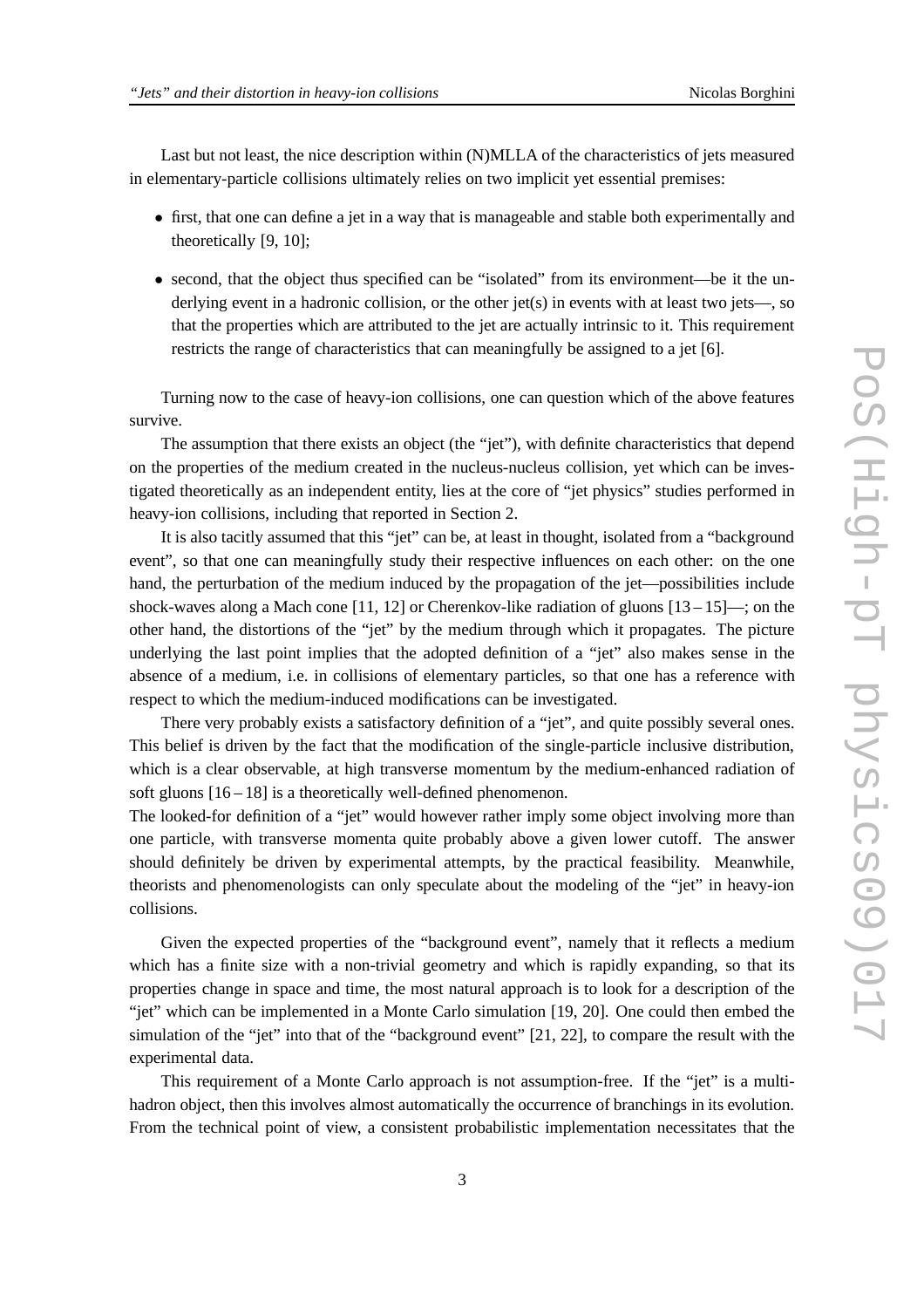branchings are *independent* from each other. For in-vacuum jets, this independence follows from the effects of color coherence. Yet whether this coherence is retained within a colored medium is far from obvious. Moreover, the physics of the enhanced radiation of gluons by a high-momentum parton in a colored medium is precisely that of a coherent emission à la Landau–Pomeranchuk– Migdal (LPM) [16], at least for part of the emitted gluon spectrum. It was recently argued that a probabilistic implementation of the LPM effect, relying on formation time arguments, can be found [23]. An alternate approach is the formulation of the LPM effect as a modification of parton splitting functions [24]. These are encouraging results, which however might not be applicable to the whole phase space of produced gluons. Additionally, if color coherence in the "jet" development is not retained in a colored medium, one also loses the angular ordering of successive branchings, which means that the "jet" structure becomes more complicated.

Eventually, the choice of the physics ingredient which is put forward in the definition of the "jet" is not neutral either. The picture of the medium-induced modifications of a "jet" that has been adopted till now [25, 26] mostly emphasizes the conservation of energy-momentum. That is, the "jet" is seen as an object inside which, through the influence of the medium, energy and momentum are redistributed, so that the meaningful comparison would be between jets in vacuum and in heavyion collisions with the same energy. The choice is greatly motivated by considerations on the (parton) production cross-sections, yet it should be kept in mind that there is some arbitrariness in it. In particular, the exchange of energy and/or momentum of the "jet" with the "background event"—either the loss of energy by the jet through elastic scatterings in the medium [27], or the gain in mean-square transverse momentum due multiple collisions on the medium scattering centers [28]—complicates the separation between both components of the event if one really insists on conserving energy and momentum inside the "jet".

## **2. A "medium-modified parton shower" approach**

Under all the caveats on the validity of the approach which were recalled in Section 1, let me introduce my model of a "medium-modified parton shower" and some of its possible consequences [26, 29].

The idea is to mimick the medium-enhanced radiation of gluons by a fast parton by modifying the  $q \rightarrow qg$  and  $g \rightarrow gg$  splitting functions, enhancing their singular parts. To allow analytical computations, this enhancement is obtained by a multiplication of the singular parts by a constant factor  $1 + f_{\text{med}}$ . That is, energy is conserved at each branching, while the splitting probability is enhanced: one modifies the structure of the cascade, considered as an isolated entity; in particular, there is no transfer of momentum between the medium and the "jet".

Under this setup, one can compute the longitudinal and transverse distributions of partons inside the resulting shower, repeating the steps that turned out to be successful in the description of in-vacuum jets. Note that imposing the conservation of energy while increasing the splitting probability automatically results in an increase of the "jet" multiplicity  $[30 - 32]$ .

#### **2.1 Modification of the longitudinal distribution of partons**

The splitting functions enter evolution equations for the distributions  $\mathscr{D}^A_{A_0}(x, E \Theta, Q_0)$  of partons of type *A* with the energy fraction *x* inside a shower with opening angle Θ initiated by parton *A*<sup>0</sup>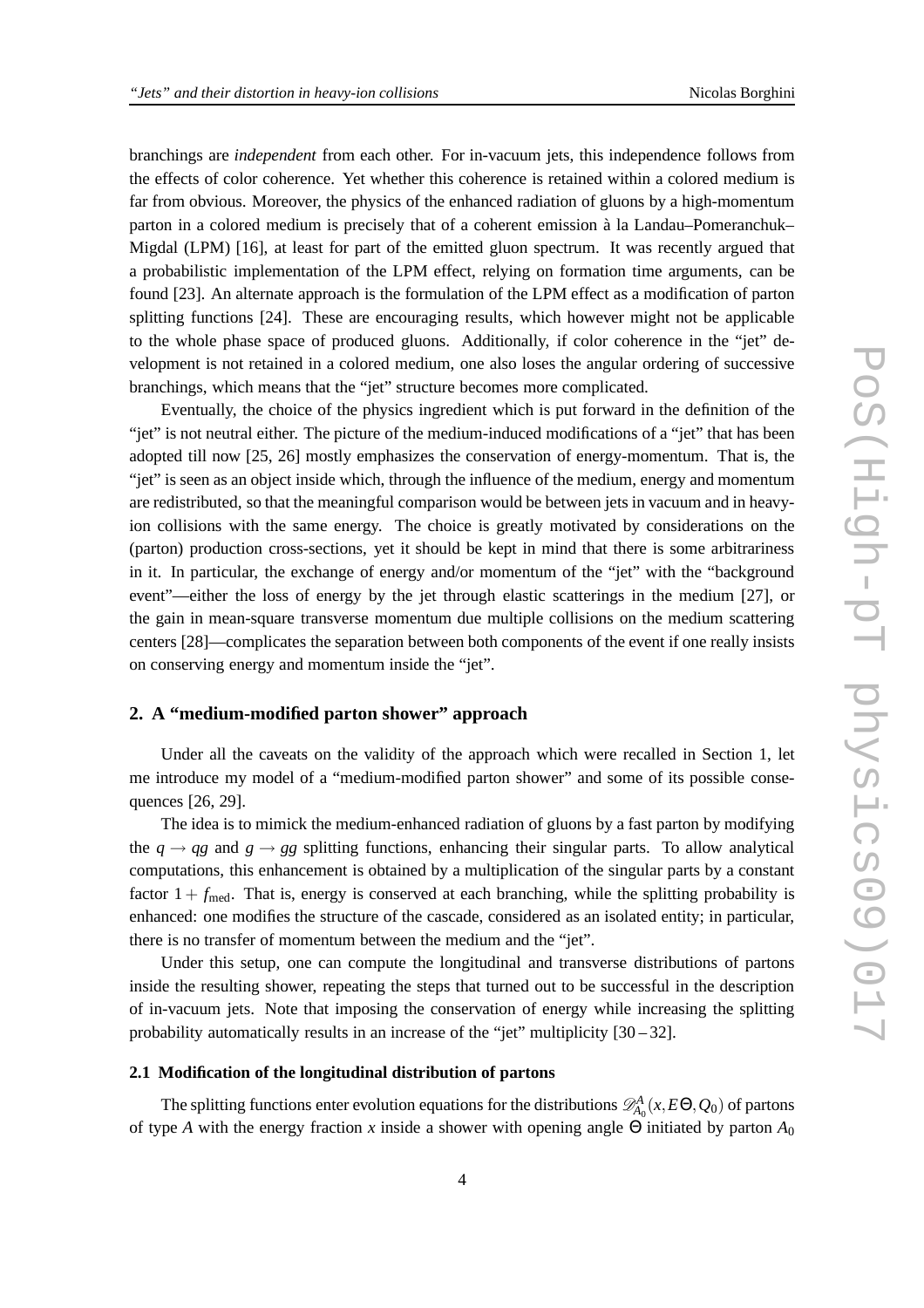with energy *E* [6]. These equations (or rather, an approximation thereof) can be solved, leading in the limit  $Q_0 = \Lambda_{\text{QCD}}$  to the *limiting spectrum*  $\tilde{\mathcal{D}}^{\text{lim}}(\ell, y) = x \mathcal{D}_g^{\text{MLLA}}(\ell, y)$  with its characteristic "hump-backed plateau" shape [6]. Note that  $y \approx \ln(k_0 \Theta/Q_0)$ , see Eq. (1.1), and that the "partonic" limiting spectrum is mapped through LPHD on the hadronic one  $K^h\tilde{\mathscr{D}}^{\text{lim}}$ .

The effect on the le-distribution of modifying the Altarelli–Parisi splitting functions through the introduction of the  $1 + f_{\text{med}}$  factor has been studied in Ref. [26], and consists in redistributing partons from low-ℓ values to larger ones, as is illustrated in the case of a 100 GeV jet in Fig. 1. This follows at once from the assumed ingredients of the model: if the splitting probability increases, this decreases the probability that partons with high energy fractions *x* survive the evolution. Since energy is to a large extent conserved, this must in turn result in a significant growth of the multiplicity at low x, i.e. large  $\ell$ . The advantage of the model is that the redistribution is encoded in the analytical formula that gives the distorted longitudinal spectrum, which can then be used for other purposes.

#### **2.2 Transverse momentum distribution**

The calculation of the distribution in transverse momentum with respect to the jet axis for hadrons inside a jet relies on integrating over one hadron  $(h<sub>2</sub>)$  the double differential two-particle cross-section, weighted by the hadron energy fraction  $x<sub>2</sub>$  [6]. The process under consideration, which is represented e.g. in Fig. 1 of Ref. [33], is the following. A hard process gives rise to an "initial" parton  $A_0$  with the typical energy scale  $E\Theta_0$ . This parton emits with the probability  $D_{A_0}^A(u, E\Theta_0, uE\Theta)$ , which is governed by the splitting functions, a parton *A* that carries a fraction *u* of the energy of the initial parton and has the virtuality  $uE\Theta < E\Theta_0$ . Parton *A* can then further evolve and split into two partons *B* (energy  $u\overline{z}E$ ) and *C* (energy  $u(1-\overline{z})E$ ) forming an angle of typical order Θ; the corresponding probability again involves the parton splitting function *PBA*(*z*). Eventually, the partons hadronize: *B* gives some hadron  $h_1$  with the energy  $x_1E$ , *C* gives  $h_2$  with the energy  $x_2E$ . The probability for these hadronization processes  $A \rightarrow h_i$  is given by the fragmentation



**Figure 1:** Longitudinal distribution inside a parton shower initiated by a parton such that  $Y_{\Theta} \equiv \ln \frac{E \sin \Theta}{Q_0} = 6$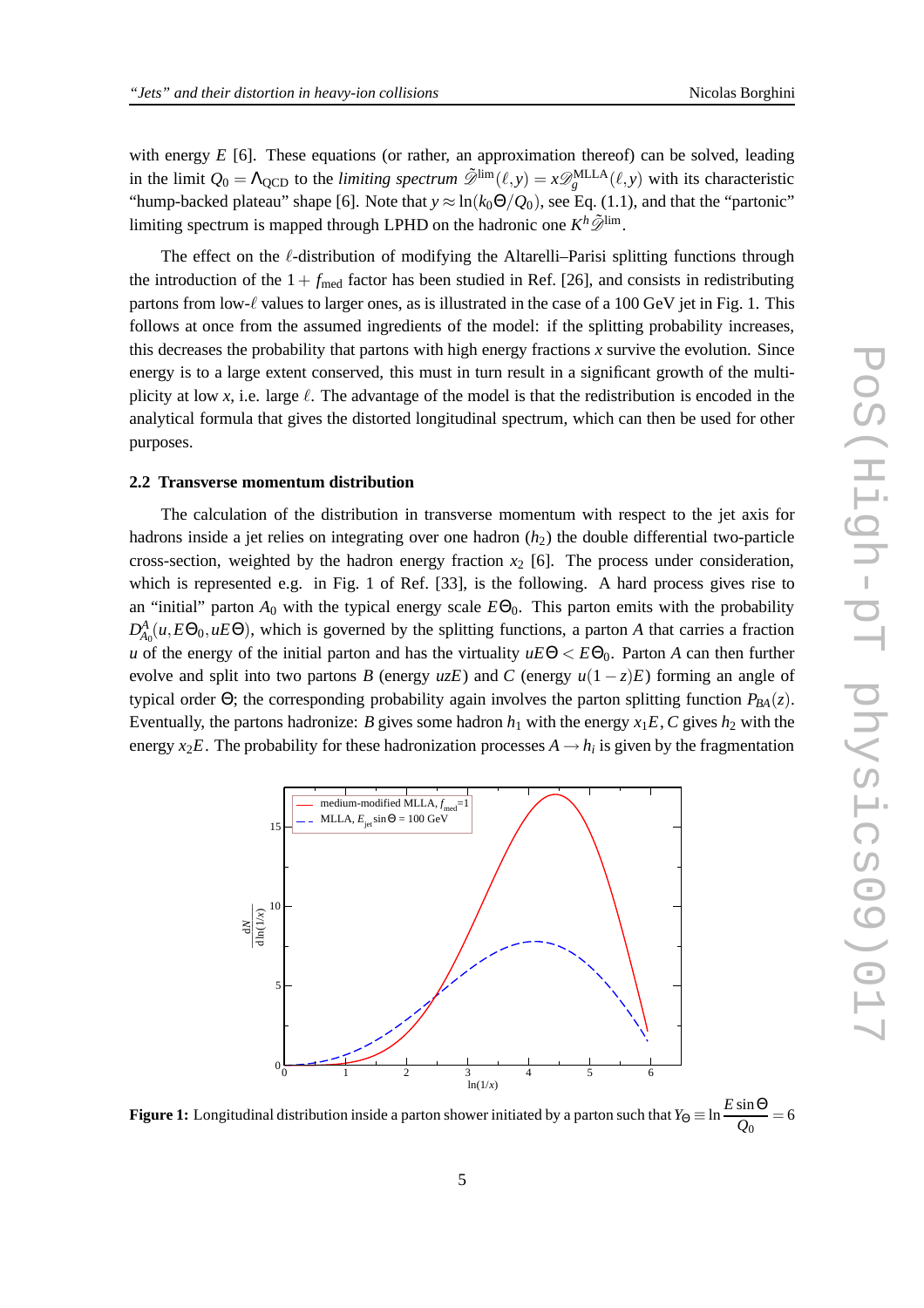function  $D_A^{h_i}(x_i/u, uE\Theta, Q_0)$ . All in all, the distribution  $F_{A_0}^h(x, \Theta, E, \Theta_0)$  of the energy fraction of hadrons within a subjet with an opening angle  $\Theta < \Theta_0$  reads [6]

$$
F_{A_0}^h(x,\Theta,E,\Theta_0) \equiv \sum_{A=q,g} \int_x^1 du D_{A_0}^A(u,E\Theta_0,uE\Theta) D_A^h\left(\frac{x}{u},uE\Theta,Q_0\right). \tag{2.1}
$$

Differentiating this distribution with respect to to lnΘ—or equivalently, at fixed  $\ell$ , ln $k_1$  yields the double differential single-particle inclusive distribution of hadrons inside a jet initiated by the parton  $A_0$  with opening angle  $\Theta_0$  and energy  $E$  [6]:

$$
\frac{\mathrm{d}^2 N}{\mathrm{d}x \mathrm{d}\ln k_\perp} \simeq \frac{\mathrm{d}^2 N}{\mathrm{d}x \mathrm{d}\ln \Theta} = \frac{\mathrm{d}}{\mathrm{d}\ln \Theta} F_{A_0}^h(x, \Theta, E, \Theta_0). \tag{2.2}
$$

Within a small-*x* approximation and MLLA, this can be rewritten as [33]

$$
\left(\frac{\mathrm{d}^2 N}{\mathrm{d}\ell \,\mathrm{d}y}\right)_{g,q} = \frac{\mathrm{d}}{\mathrm{d}y} \left[ \frac{\langle C \rangle_{g,q}}{N_c} K^h \tilde{\mathscr{D}}^{\lim}(\ell, y) \right],\tag{2.3}
$$

where  $K^h\tilde{\mathscr{D}}^{\text{lim}}$  is the limiting spectrum for hadrons (see above) while the average color current  $\langle C \rangle_{A_0}$  inside a jet initiated by  $A_0$  follows from the splitting functions. If one wants the distribution of partons, instead of hadrons, one should just divide by the constant *K h* .

The transverse momentum distribution inside a jet is finally given by the integral of Eq. (2.3) over ℓ:

$$
\left(\frac{dN}{d\ln k_{\perp}}\right)_{g,q} = \int d\ell \left(\frac{d^2N}{d\ell d\ln k_{\perp}}\right)_{g,q}.
$$
\n(2.4)

The various steps in the computation can be repeated using "medium-modified" splitting functions instead of the Altarelli–Parisi functions. Let me present the results, for gluon-initiated parton showers with the energy 100 GeV. Figure 2 displays, for various values of the energy fraction *x*, the



**Figure 2:** Double differential distribution inside a parton shower initiated by a gluon such that  $Y_{\Theta} = 6$ , for various values of  $\ell$ . Dashed lines: MLLA; full lines: "medium-modified MLLA" with  $f_{\text{med}} = 1$ .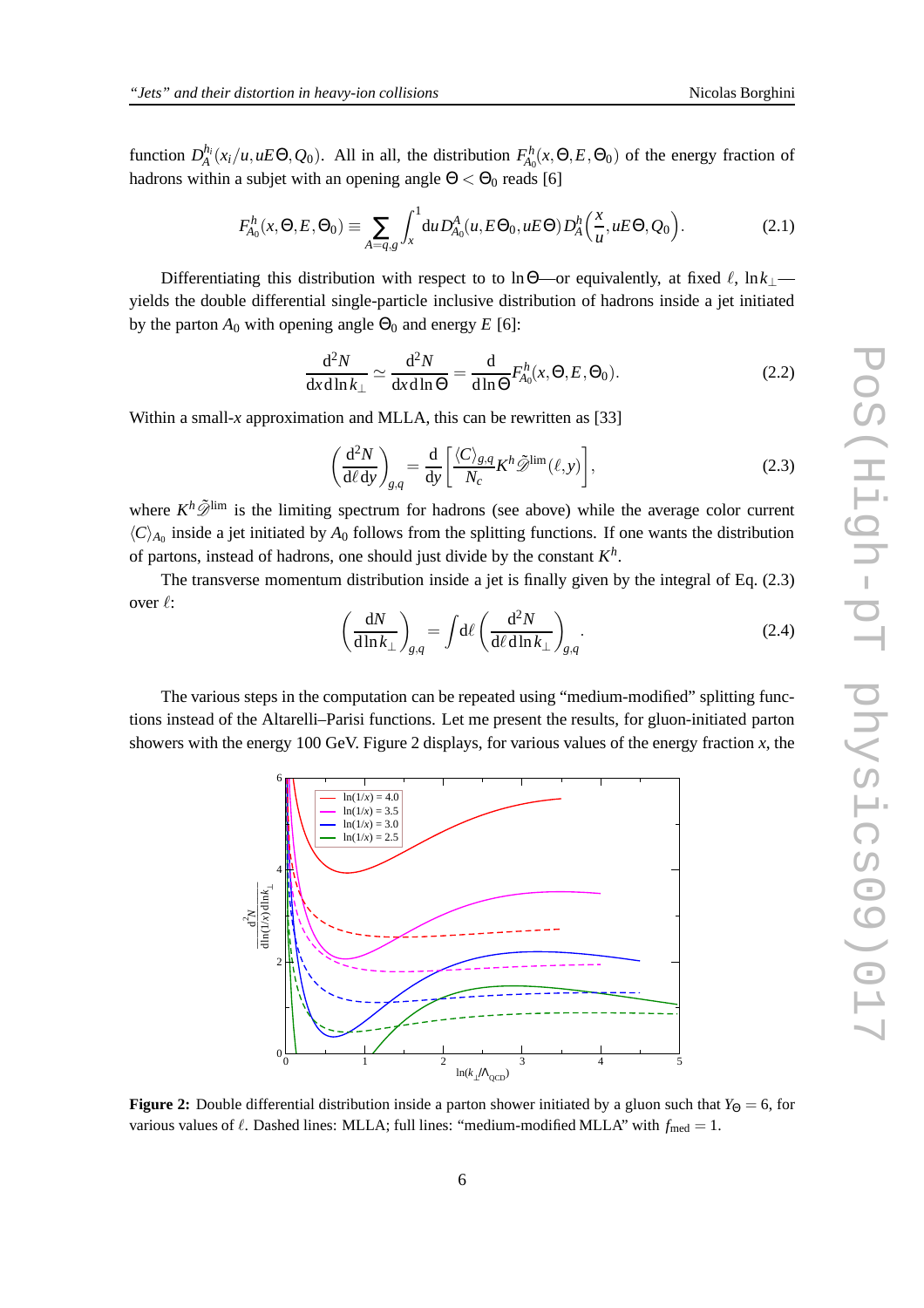double differential single-particle distribution (2.3). The dashed curves, representing in-vacuum jets, reproduce the calculations of Ref. [33]: at fixed  $\ell$ , the distribution is rather flat for  $y \ge 1$ , while the divergence as  $y \to 0$  reflects that of the running QCD coupling constant  $\alpha_s(k_\perp)$  when  $k_{\perp} \rightarrow \Lambda_{\text{QCD}}$ , and thus signals the breakdown of the perturbative regime and thereby the validity of the computation.

The effect of increasing the singular parts of the splitting function is to deplete the low-*k*<sup>⊥</sup> region, while increasing the high- $k_{\perp}$  one. The effect seems to be proportionally more marked for small  $\ell$ values than at low x. Actually, for the lowest  $\ell$  value reported here, the "influence of the medium" gives negative values to the particle distribution for  $k_\perp \lesssim 3\Lambda_{\text{QCD}}$ . This is slightly disturbing, although obviously in a regime where even the vacuum calculation is not to be taken too literally. One should therefore only see the general qualitative trend of redistributing partons from low to large transverse momenta, without attaching too much value to the quantitative aspects.

When integrating over  $\ell$ , this qualitative reshuffling from low to large  $k_{\perp}$  values results in a broader *k*<sup>⊥</sup> range where the distribution is sizable, as shown on Fig. 3, which shows the transverse momentum distribution (2.4) as a function of  $\ln k_1$ . The jet is thus "broadened" in transverse momentum. One can similarly show that the same model leads to in-medium *angular broadening*, the distribution in the angle Θ with respect to the jet axis being broader for the medium-distorted parton shower as in the vacuum [29].

At the same time however, one can guess on Fig. 3 that at large values of *k*<sup>⊥</sup> the distribution is actually smaller for in-medium "jets" as in the vacuum. This actually reflects the redistribution of partons from high to low *x* values. The combination of both effects is indeed the softening of the transverse momentum spectrum, as shown in Fig. 4. This softening was previously also observed in simulations with the Q-PYTHIA parton cascade [31].

Note that a proper accounting in analytical calculations of the large transverse momentum region might necessitate the introduction of next-to-MLLA corrections that keep track of energy



**Figure 3:** Transverse distribution inside a parton shower initiated by a gluon such that  $Y_{\Theta} = 6$ , as a function of  $\ln k_\perp$ .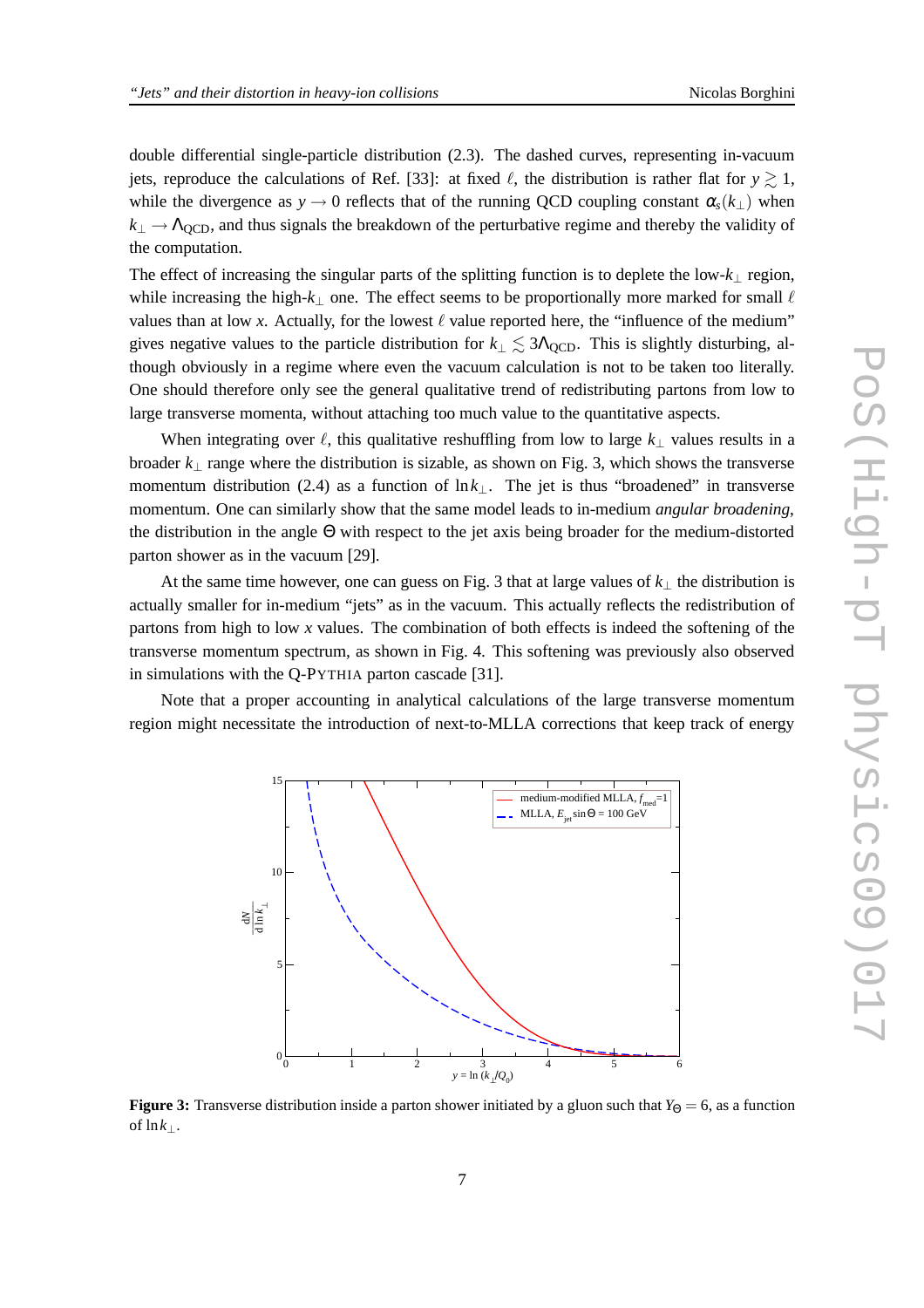

**Figure 4:** Transverse distribution inside a parton shower initiated by a gluon such that  $Y_{\Theta} = 6$ , shown vs. *k*⊥.

conservation in the branchings with better accuracy [8]. This is however at this time a rather academic point, given the exploratory character of the model. In particular, one can quite safely anticipate that the only experimentally accessible modifications of jet shapes have to be investigated above some lower cutoff in the momentum transverse to the beam axis, as was partly done in Refs. [26, 29], but has to be studied in a more systematic way.

#### **References**

- [1] J. Putschke [STAR Collaboration], *First fragmentation function measurements from full jet reconstruction in heavy-ion collisions at*  $\sqrt{s_{NN}}$  = 200 *GeV by STAR*, arXiv:0809.1419 [nucl-ex].
- [2] S. Salur [STAR Collaboration], *First direct measurement of jets in*  $\sqrt{s_{NN}}$  = 200 *GeV heavy ion collisions by STAR*, arXiv:0809.1609 [nucl-ex].
- [3] M. Ploskon, talk given at Quark Matter 2009.
- [4] M. Cacciari, G. P. Salam and G. Soyez, *The catchment area of jets*, *JHEP* **0804** (2008) 005 [arXiv:0802.1188 [hep-ph]].
- [5] A. H. Mueller, *Multiplicity and hadron distributions in QCD jets: nonleading terms*, *Nucl. Phys. B* **213** (1983) 85.
- [6] Yu.L. Dokshitzer, V.A. Khoze and S.I. Troian, *Coherence and physics of QCD jets*, *Adv. Ser. Direct. High Energy Phys.* **5** (1988) 241.
- [7] G. Marchesini and B. R. Webber, *Simulation of QCD jets including soft gluon interference*, *Nucl. Phys. B* **238** (1984) 1; B. R. Webber, *A QCD model for jet fragmentation including soft gluon interference*, *Nucl. Phys. B* **238** (1984) 492.
- [8] F. Arleo, R. Pérez-Ramos and B. Machet, *Hadronic single inclusive k*<sup>⊥</sup> *distributions inside one jet beyond the modified-leading-log approximation*, *Phys. Rev. Lett.* **100** (2008) 052002 [arXiv:0707.3391 [hep-ph]].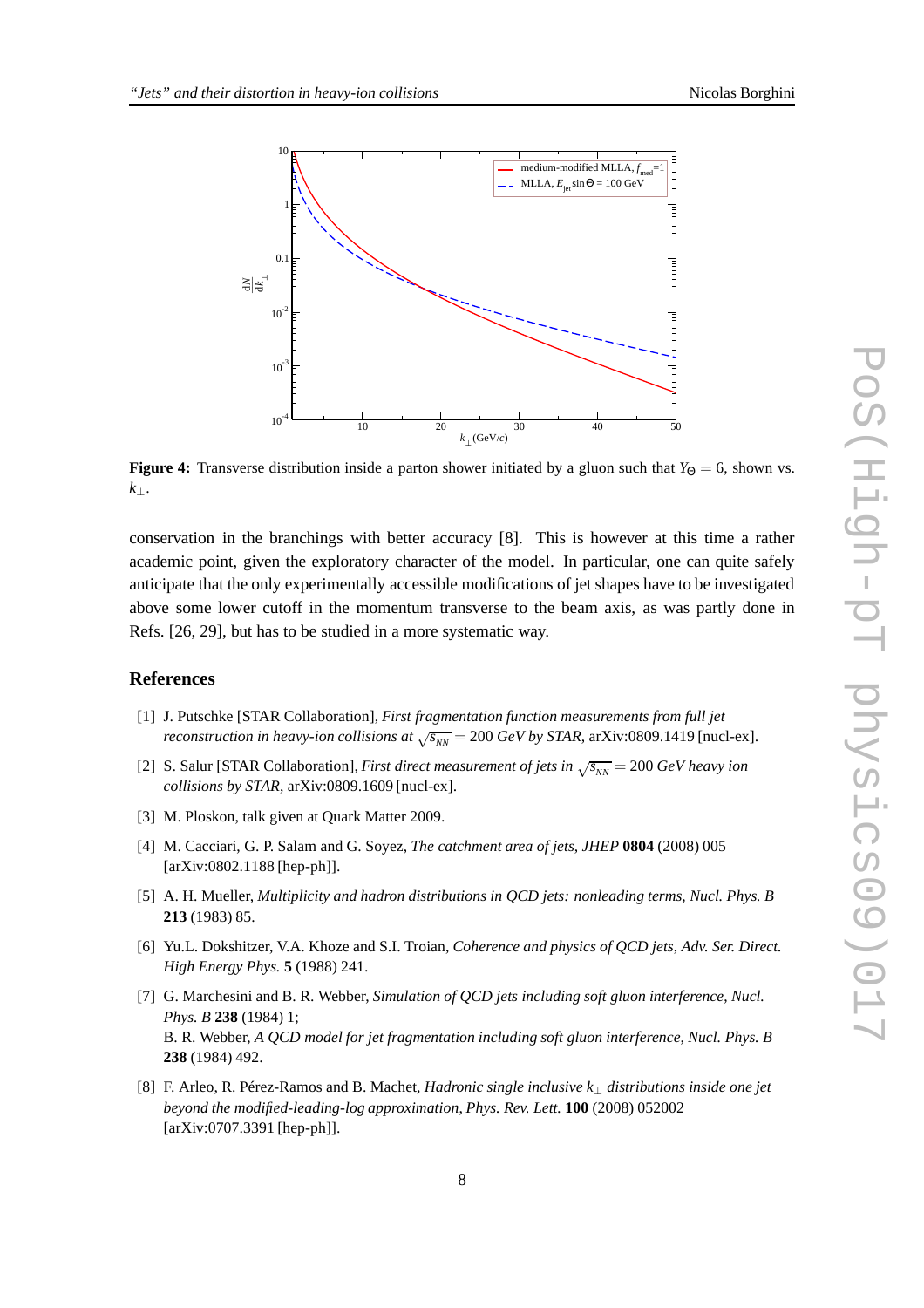- [9] J. E. Huth *et al.*, *Toward a standardization of jet definitions*, in proceedings of *5th DPF Summer Study on High-energy Physics, Snowmass, USA, 1990*, p.134.
- [10] S. D. Ellis, *On defining the undefinable: jets*, *J. Phys. G* **17** (1991) 1552.
- [11] H. G. Baumgardt *et al.*, *Shock waves and mach cones in fast nucleus-nucleus collisions*, *Z. Phys. A* **273** (1975) 359.
- [12] J. Casalderrey-Solana, E. V. Shuryak and D. Teaney, *Conical flow induced by quenched QCD jets*, *J. Phys. Conf. Ser.* **27** (2005) 22 [arXiv:hep-ph/0411315].
- [13] I. M. Dremin, *Ring-like events: Cherenkov gluons or Mach waves?*, *Nucl. Phys. A* **767** (2006) 233 [arXiv:hep-ph/0507167].
- [14] J. Ruppert and B. Muller, *Waking the colored plasma*, *Phys. Lett. B* **618** (2005) 123 [arXiv:hep-ph/0503158].
- [15] V. Koch, A. Majumder and X. N. Wang, *Cherenkov radiation from jets in heavy-ion collisions*, *Phys. Rev. Lett.* **96** (2006) 172302 [arXiv:nucl-th/0507063].
- [16] R. Baier, D. Schiff and B.G. Zakharov, *Energy loss in perturbative QCD*, *Ann. Rev. Nucl. Part. Sci.* **50** (2000) 37 [arXiv:hep-ph/0002198].
- [17] M. Gyulassy, I. Vitev, X.-N. Wang and B.W. Zhang, *Jet quenching and radiative energy loss in dense nuclear matter*, in R.C. Hwa, X.-N. Wang (Eds.), Quark Gluon Plasma III, World Scientific, Singapore, 2004, p.123 [arXiv:nucl-th/0302077].
- [18] A. Kovner and U.A. Wiedemann, *Gluon radiation and parton energy loss*, in R.C. Hwa, X.-N. Wang (Eds.), Quark Gluon Plasma III, World Scientific, Singapore, 2004, p.192 [arXiv:hep-ph/0304151].
- [19] K. Zapp, G. Ingelman, J. Rathsman, J. Stachel and U.A. Wiedemann, *A Monte Carlo model for 'jet quenching'*, *Eur. Phys. J. C* **60** (2009) 613 [arXiv:0804.3568 [hep-ph]].
- [20] N. Armesto, L. Cunqueiro and C.A. Salgado, *Implementation of a medium-modified parton shower algorithm*, preprint arXiv:0809.4433 [hep-ph].
- [21] T. Renk, *Parton shower evolution in a 3D hydrodynamical medium*, *Phys. Rev. C* **78** (2008) 034908 [arXiv:0806.0305 [hep-ph]].
- [22] I. P. Lokhtin, L. V. Malinina, S. V. Petrushanko, A. M. Snigirev, I. Arsene and K. Tywoniuk, *Heavy ion event generator HYDJET++ (HYDrodynamics plus JETs)*, *Comput. Phys. Commun.* **180** (2009) 779 [arXiv:0809.2708 [hep-ph]].
- [23] K. Zapp, J. Stachel and U. A. Wiedemann, *A local Monte Carlo implementation of the non-abelian Landau-Pomerantschuk-Migdal effect*, preprint arXiv:0812.3888 [hep-ph].
- [24] P. Arnold and C. Doğan, *QCD splitting/joining functions at finite temperature in the deep Landau–Pomeranchuk–Migdal regime*, Phys. Rev. D **78** (2008) 065008 [arXiv:0804.3359 [hep-ph]].
- [25] C.A. Salgado and U.A. Wiedemann, *Medium modification of jet shapes and jet multiplicities*, *Phys. Rev. Lett.* **93** (2004) 042301 [arXiv:hep-ph/0310079].
- [26] N. Borghini and U.A. Wiedemann, *Distorting the hump-backed plateau of jets with dense QCD matter*, preprint arXiv:hep-ph/0506218.
- [27] J. D. Bjorken, *Energy loss of energetic partons in quark-gluon plasma: Possible extinction of high p<sup>T</sup> jets in hadron-hadron collisions*, preprint FERMILAB-PUB-82-059-THY.